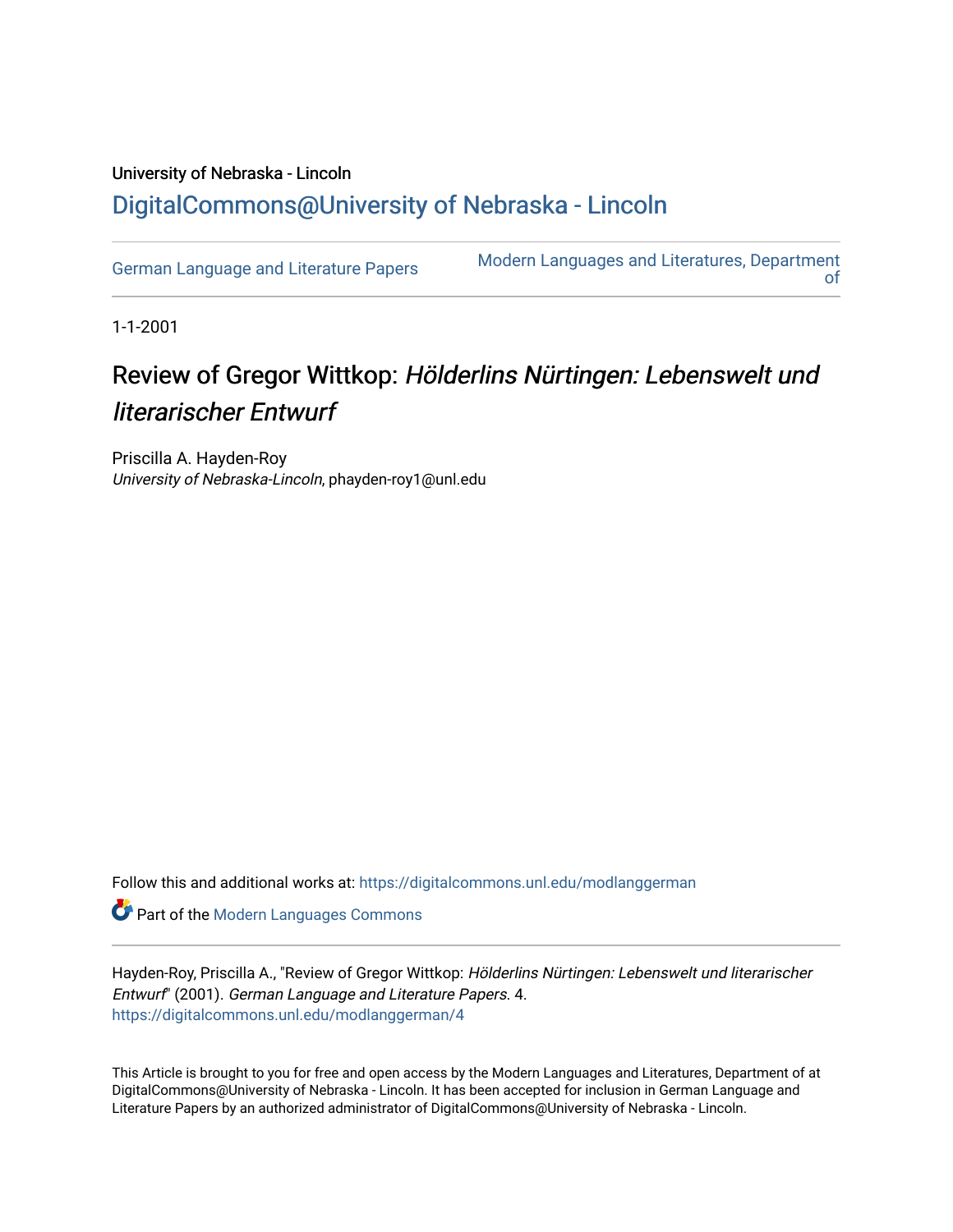Published in *Colloquia Germanica* 34:1 (2001), pp. 76-78. Published for the University of Kentucky Department of Germanic Languages and Literature by A. Francke AG Verlag, Bern. Copyright © 2001 A. Francke AG Verlag. Used by permission.

## GREGOR WITTKOP: *Hölderlins Nürtingen: Lebenswelt und litera*rischer Entwurf. Untersuchungen zur deutschen Literaturgeschichte 96. Tübingen: Niemeyer, 1999. 152 pp. DM 64.

Gregor Wittkop, a name familiar to Hölderlin scholars following his 1993 publication of documents relating to Hölderlin's *Tarmzeit (Hölderlin. Der Pflegsohn. Texte und Dokumente 1806–1843 mit* den neu entdeckten Nürtinger Pflegschaftsakten), has combined archival research with literary interpretation to present in his newest study a nuanced view of Hölderlin's Nürtingen. The study consists of two parts: the first deals with Hölderlin's biography and his relationships with family members throughout his life, the second discusses a number of the poet's writings whose thematic center is «home» in both a biographical and idealized sense. Wittkop's familiarity with the social and legal background of relevant archival sources allows him to present a clear, detailed, and historically informed picture of Hölderlin's personal and economic relationships to his family. His literary analyses can be read with profit, and correctly circumscribe the universal-historical, eschatological dimensions of «home» in Hölderlin's writings.

Wittkop begins with the move to Nürtingen in 1774, where Hölderlin's widowed mother entered into a second marriage with Johann Christoph Gok. He offers an informative account of the details of this partnership, bringing into sharper focus the social standing of the families, and shedding new light on the financial arrangements made between the spouses. Particularly informative is his discussion of the role Oberamtmann Carl Friedrich Bilfinger, who was tied personally and financially to both parties, played in paving the way for the marriage and promoting Gok's advancement in Nürtingen.

Wittkop's discussion of Johanna Gok is fair and thorough, avoiding the eulogizing we find in Adolf Beck's article, as well as Pierre Bertaux's and Eva Carstanjen's censure of her (the latter, argues Wittkop, stemming from their lack of familiarity with Württemberg's administrative practices at the time). Based on the few extant documents available, he cautiously sketches a picture of Hölderlin's mother: a woman unremarkable in her conventional expectations for